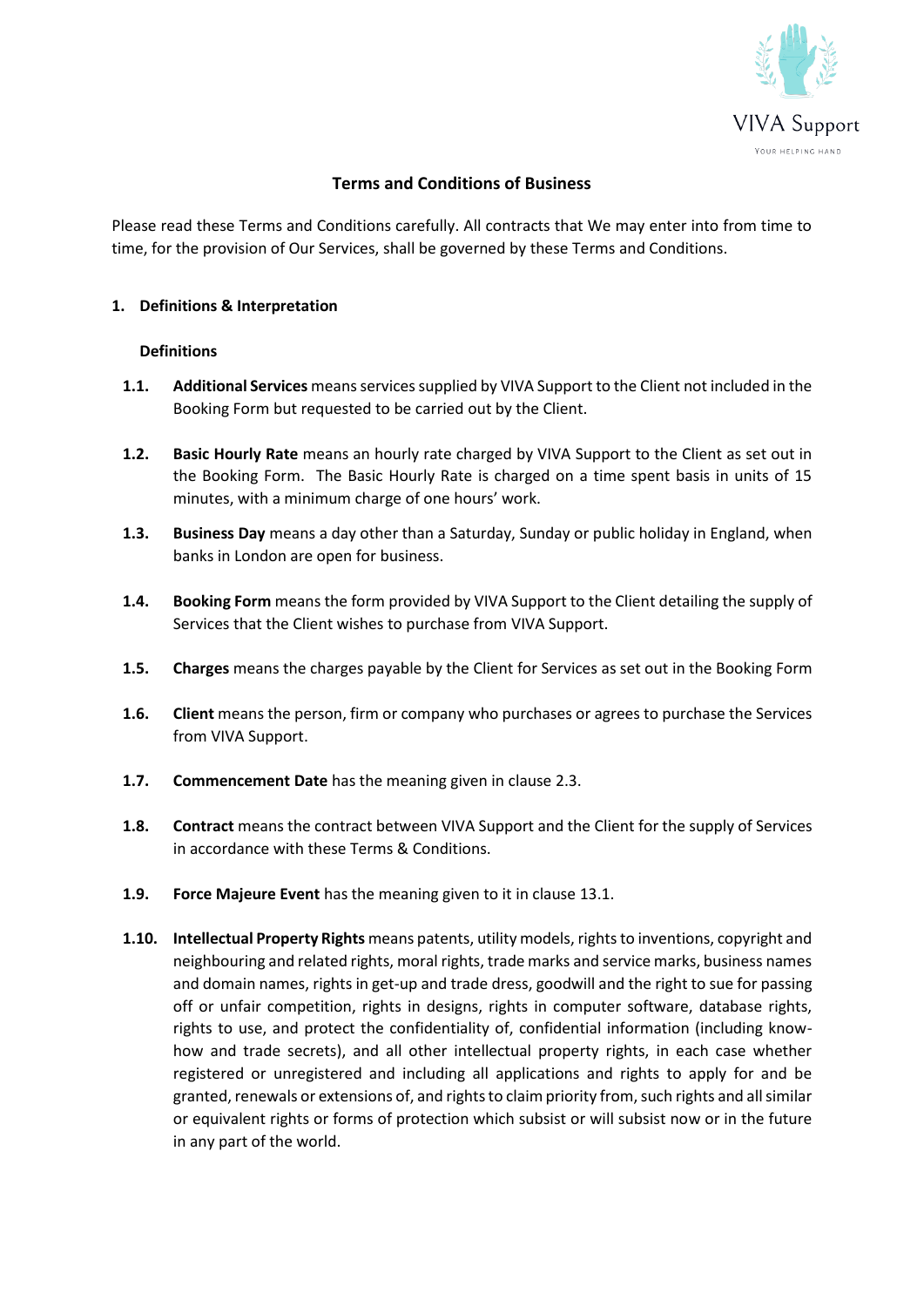

- **1.11. Normal Working Hours** means the usual hours worked by VIVA Support as set out in the Booking Form.
- **1.12. Order** means the Client's order for the supply of Services, as set out in the Booking Form.
- **1.13. Out of Hours' Work Rate** means an hourly charge made by VIVA Support to the Client, as set out in the Booking Form, for Services or Additional Services instructed by the Client to be carried out by VIVA Support outside Normal Working Hours.
- **1.14. Requests** means requests and/or instructions made by the Client to VIVA Support from time to time for VIVA Support to perform the Services and/or Additional services and "**Request**" shall mean any one of them.
- **1.15. Services** means the services supplied by VIVA Support to the Client as set out in the Booking Form.
- **1.16. Subscription Period** means the period of time during which VIVA Support provides the Services to the Client as set out in the Booking Form.
- **1.17. Terms** means the terms and conditions as set out in this document amended from time to time in accordance with clause 13.12.
- **1.18. Urgent Hourly Work Rate** means an hourly charge made by VIVA Support to the Client, as set out in the Booking Form, for Additional Services carried out by VIVA Support where they are instructed by the Client with less than 24 hours' notice.
- **1.19. VIVA Support** means Emily Laflin trading as VIVA Support of 15 Silverwood Rise, Romsey, SO51 7AD

### **Interpretation**

- **1.20.** A person includes a natural person, corporate or unincorporated body (whether or not having separate legal personality).
- **1.21.** A reference to a party includes its personal representatives, successors and permitted assigns.
- **1.22.** A reference to a statute or statutory provision is a reference to it as amended or re-enacted. A reference to a statute or statutory provision includes all subordinate legislation made under that statute or statutory provision.
- **1.23.** Any words following the terms including, include, in particular, for example or any similar expression shall be construed as illustrative and shall not limit the sense of the words, description, definition, phrase or term preceding those terms.
- **1.24.** A reference to writing or written includes fax and email.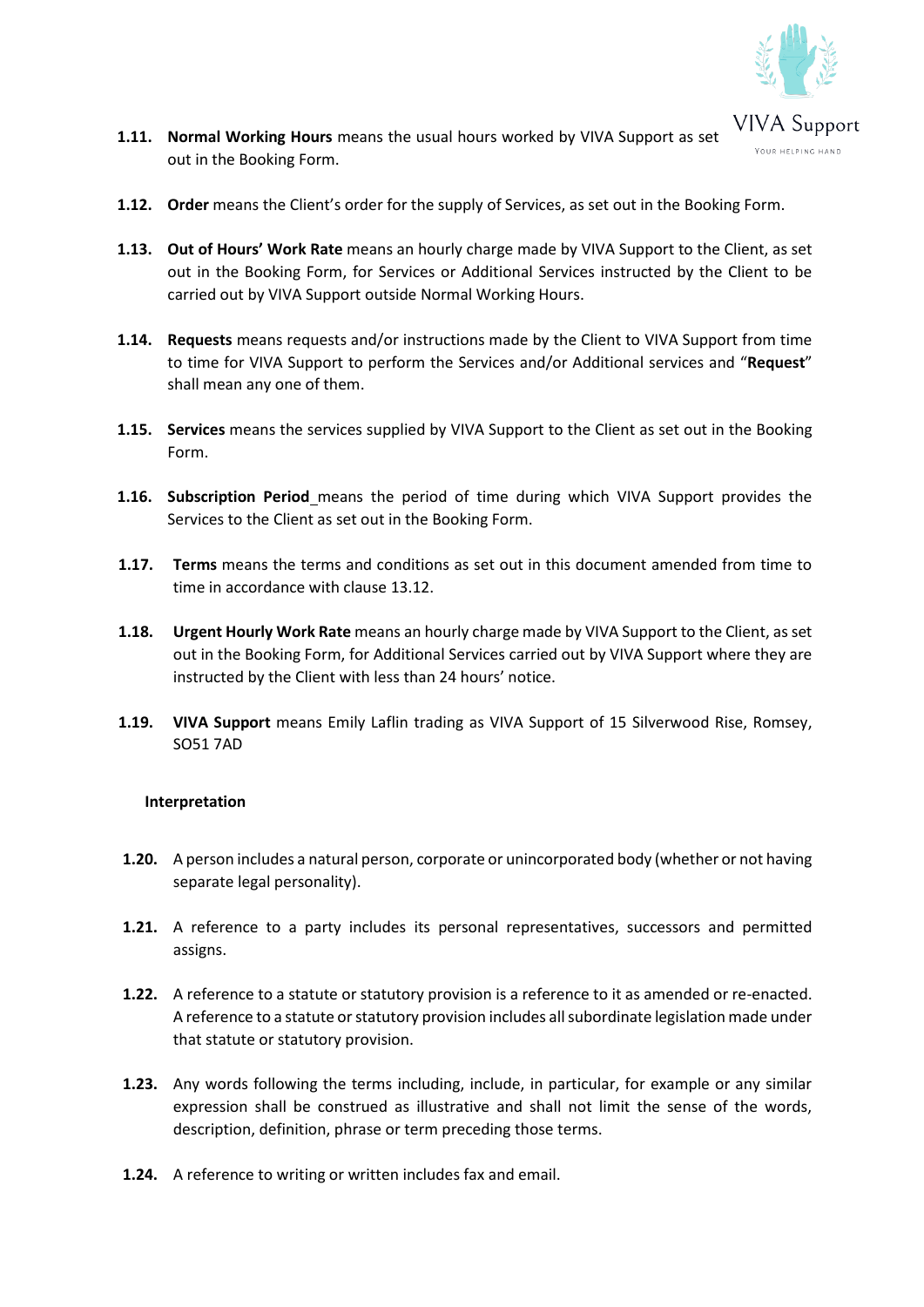

# **2. Basis of Contract**

- **2.1.** These Terms shall form the basis of the contract between VIVA Support and the Client in relation to the supply of Services, to the exclusion of all other terms and conditions including the Client's standard conditions of purchase or any other conditions which the Client may purport to apply under any purchase order or confirmation of order or any other document.
- **2.2.** All orders for supply of Services shall be deemed to be an offer by the Client to purchase Services from VIVA Support pursuant to these Terms.
- **2.3.** The offer, as set out in clause 2.2 above, shall only be deemed to be accepted when the Client confirms acceptance of the Booking Form, at which date the Contract shall come into existence (Commencement Date).
- **2.4.** Commencement of the Services shall be deemed to be conclusive evidence of the Client's acceptance of these Terms.

# **3. Supply of Services**

- **3.1.** VIVA Support shall supply Services to the Client in accordance with the Contract in all material respects.
- **3.2.** Throughout the Term and subject to these Terms, the Client shall be entitled to make Requests and VIVA Supportshall perform the Services and/or Additional Services in response to such Requests.
- **3.3.** Notwithstanding the foregoing, VIVA Support reserves the right to decline to comply (without explanation) with any Request made by the Client to VIVA Support in circumstances where (in VIVA Support's sole discretion and acting reasonably):
	- **3.3.1.** compliance with such Request would place unreasonably high demands on VIVA Support having regard to the number of personnel available to VIVA Support at the time such Request is made and/or the interests of other clients of VIVA Support;
	- **3.3.2.** compliance with such Request might place VIVA Support personnel at risk of physical harm;
	- **3.3.3.** compliance with such Request would be detrimental to the public image and/or reputation of VIVA Support or any individual or organisation related to VIVA Support;
	- **3.3.4.** compliance with such Request would be contrary to any rule of law, order of a court of competent jurisdiction or rules of any relevant regulatory authority;
	- **3.3.5.** VIVA Support has advised the Client that he/she/they will require to supply VIVA Support with sufficient funds to enable VIVA Support to pay certain costs and expenses which VIVA Support anticipates incurring in the course of performing the Services which are the subject of such Request and the Client is yet to provide VIVA Support with such funds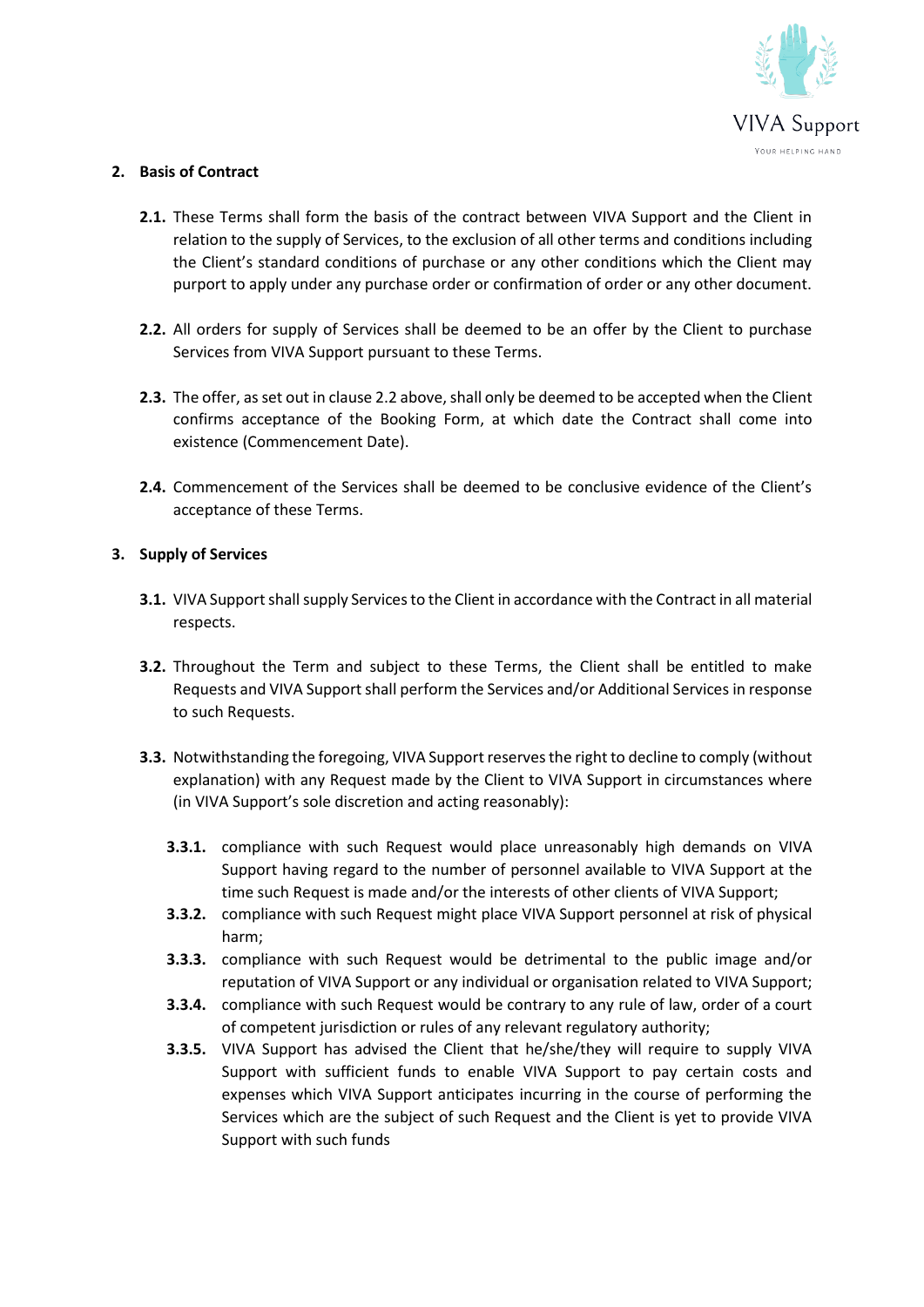

or for any other reason as VIVA Support shall (in its sole discretion and acting reasonably) determine.

- **3.4.** VIVA Support shall use reasonable endeavours to meet any performance dates for the Services, but any such dates shall be estimates only and time shall not be of the essence for the performance of the Services.
- **3.5.** Any quotation for the supply of Services issued by VIVA Support as set out in the Booking Form is valid for a maximum period of 30 days from the date provided to the Client, unless withdrawn by VIVA Support earlier.
- **3.6.** The Services will be provided within our Normal Working Hours, unless otherwise agreed in writing. Any Services or Additional Services provided outside of our Normal Working Hours will carry additional charges as set out in clauses 6.3-6.5. VIVA Support does not provide any services on a day that is not a Business Day unless expressly agreed in writing
- **3.7.** There may be times when, due to circumstances beyond VIVA Support's control, VIVA Support shall not be able to perform the Services during the Normal Working Hours. In such circumstances VIVA Support shall use all reasonable endeavours to restore the provision of the Services, provided always that VIVA Support shall not, except as otherwise provided in Clause 7 below, be liable for any loss or damage of whatsoever nature suffered by the Client as a result of such loss of provision of the Services.
- **3.8.** Subject to these Terms and unless otherwise agreed between the parties, the Services shall be provided at VIVA Support's premises. Subject to any contrary prior agreement of the parties from time to time, the Client and VIVA Supportshall liaise by telephone, fax and email but shall not meet in person at VIVA Support's offices or otherwise.
- **3.9.** The Client may request that VIVA Support provide any of the Services at a location other than VIVA Support's premises but VIVA Support shall have sole discretion as to whether it will honour such a request. In the event that VIVA Support agrees to provide any of the Services at a location other than VIVA Support's own premises VIVA Supportshall be entitled to charge the Client Additional Charges at a level to be advised by VIVA Support to the Client in advance of providing the relevant Services and the Client shall be additionally liable for all reasonable costs and expenses incurred or suffered by VIVA Support pursuant to this clause 3.9.
- **3.10.** VIVA Support reserves the right to sub-contract the fulfilment of the Services or any part thereof.
- **3.11.** VIVA Support shall have the right to make any changes to the Services which are necessary to comply with any applicable law or safety requirement, or which do not materially affect the nature or quality of the Services, and VIVA Support shall notify the Client in any such event.
- **3.12.** If, due to circumstances beyond VIVA Support's control, including those set out in clause 13.1, VIVA Support has to make any change in the provision of the Contract, VIVA Support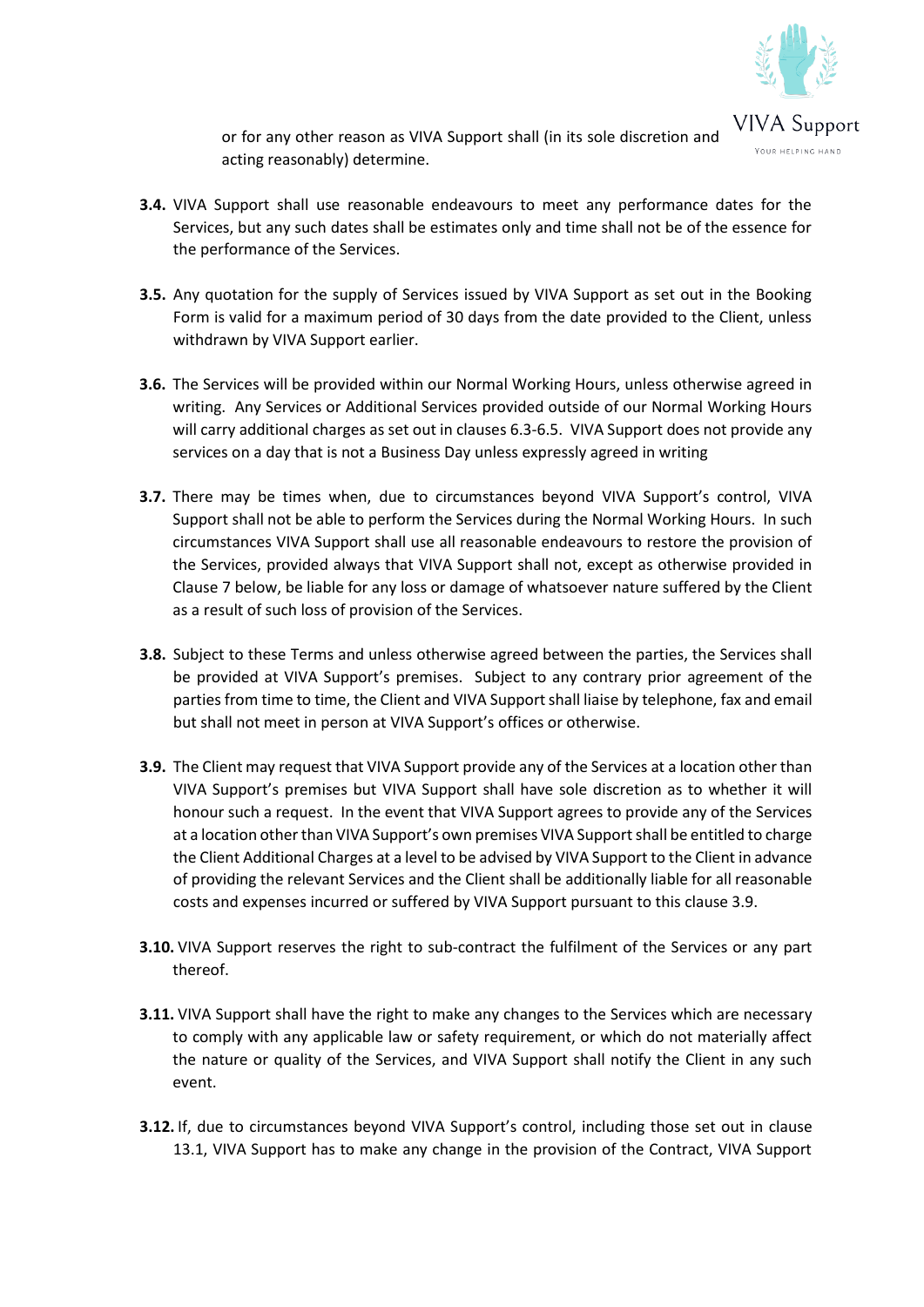

will notify the Client immediately. VIVA Support will use reasonable endeavours to keep any such changes to a minimum.

**3.13.** VIVA Support reserves the right to refuse to accept delivery of any correspondence, parcel, package or object delivered to VIVA Support either by or on behalf of the Client or for the attention of the Client.

# **4. Client's Obligations**

- **4.1.** The Client shall:
	- **4.1.1.** co-operate with VIVA Support in all matters relating to the Contract;
	- **4.1.2.** provide VIVA Support with such information and materials as VIVA Support may reasonably require in order to perform its obligations under the Contract and ensure that such information is accurate in all material respects; and
	- **4.1.3.** obtain and maintain all necessary licences, permissions and consents as VIVA Support may reasonably require in order to perform its obligations under the Contract before the Commencement Date and during the Contract.
- **4.2.** If VIVA Support's performance of any of its obligations under the Contract is prevented or delayed by any act or omission by the Client or failure by the Client to perform any relevant obligation as set out in clause 4.1 (Client Default):
	- **4.2.1.** without limiting or affecting any other right or remedy available to it, VIVA Support shall have the right to suspend performance of the Services until the Client remedies the Client Default and to rely on the Client Default to relieve it from the performance of any of its obligations to the extent the Client Default prevents or delays VIVA Support's performance of any of its obligations;
	- **4.2.2.** VIVA Support shall not be liable for any costs or losses sustained or incurred by the Client arising directly or indirectly from VIVA Support's failure or delay to perform any of its obligations as set out in clause 4.1; and
	- **4.2.3.** the Client shall reimburse VIVA Support on written demand for any costs or losses sustained or incurred by VIVA Support arising directly or indirectly from the Client Default.

# **5. Intellectual Property**

- **5.1.** The ownership of, and all Intellectual Property Rights in, all documents, reports, files, data, information and materials produced by VIVA Support and/or VIVA Support personnel in the course of providing the Services shall belong to the Client.
- **5.2.** In respect of any documents, materials, computer files, data, reports, information and computer programs provided by the Client to VIVA Support in contemplation of the Contract (Client Provided Materials), the Client hereby grants to VIVA Support (and/or will procure that VIVA Support is granted) a non-exclusive, royalty-free, transferable, sub-licensable, irrevocable licence to use, copy, modify, distribute and do all such other acts and things as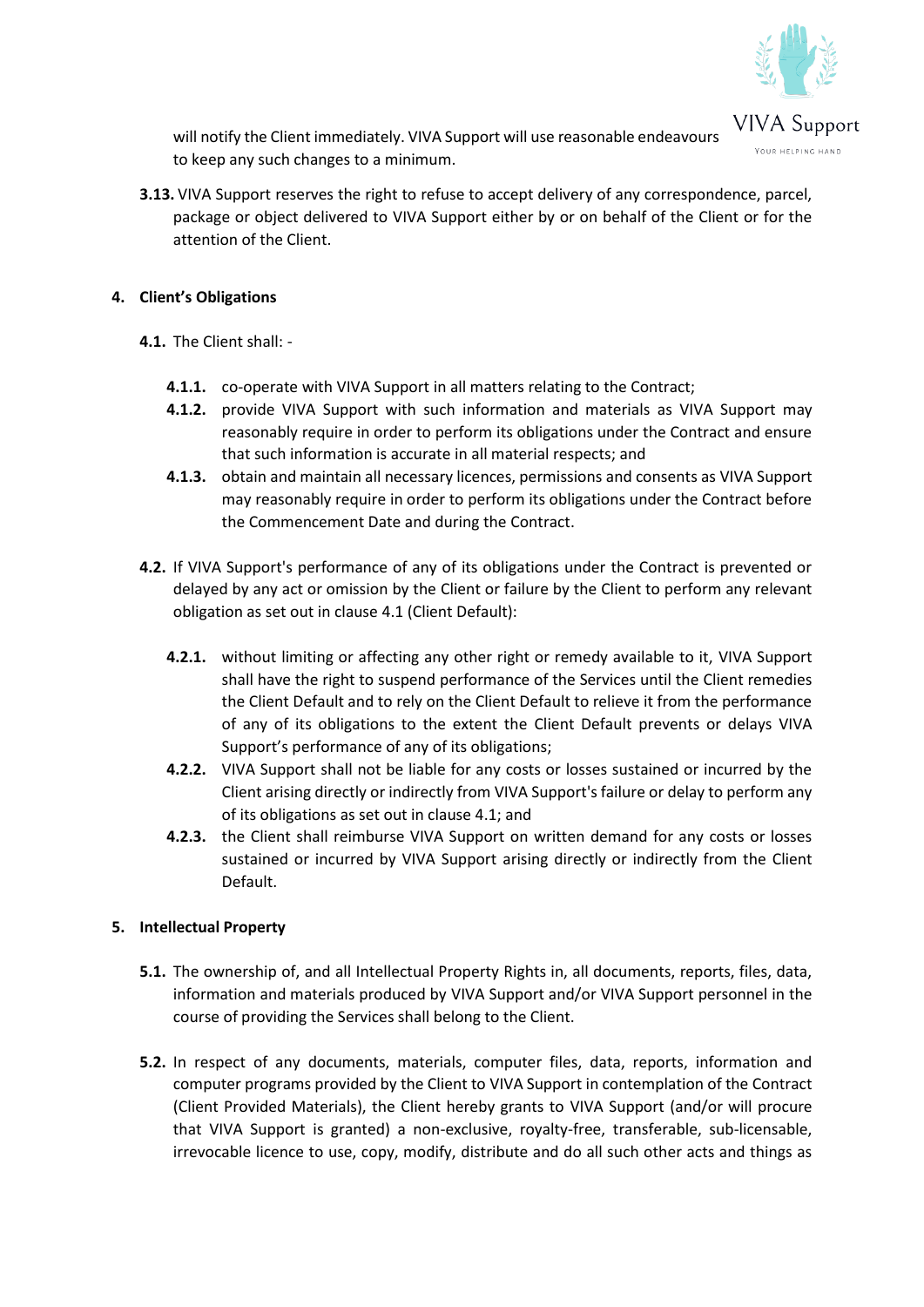

VIVA Support may (acting reasonably) consider necessary with such Client Provided Materials to enable it to perform the Services.

**5.3.** The Client shall save, indemnify and keep indemnified, defend and hold harmless VIVA Support from and against all claims, losses, damages, costs (including legal costs),expenses and liabilities which VIVA Support may suffer or incur in respect of any action brought by a third party for infringement of any patent, copyright or other Intellectual Property Rights however arising as a result of the use of, copying of, modification of, distribution of or any other acts or omissions in respect of the Client Provided Materials by VIVA Support pursuant to the Contract provided that VIVA Support has notified the Client promptly in writing of the action, has permitted the Client to control the defence of such action and agrees (with prior notice from the Client) to any reasonable settlement thereof, in each case at the Client's cost.

### **6. Charges and Payment**

- **6.1.** The Charges shall be the price set out in the Booking Form.
- **6.2.** In addition to the Charges, VIVA Support reserves the right, by giving notice to the Client at any time, to charge the Client reasonable travel expenses if applicable.
- **6.3.** If VIVA Support carries out Additional Services for the Client, the Additional Services will be charged at the Basic Hourly Rate.
- **6.4.** If VIVA Support carries out the Services and/or Additional Services requested outside of the Normal Working Hours then an Out of Hours' Work Rate may be applied to charges made. The Client will be notified of this in.
- **6.5.** If the Client instructs VIVA Support to carry out Additional Services with less than 24 hours notice, then an Urgent Hourly Work Rate may be applied to charges made. The Client will be notified of this in writing.
- **6.6.** For Clients on a one-off monthly or retainer package, VIVA Support has the sole discretion to agree to a maximum of 10% of unused hours being carried forward. Any hours carried forward must be used in the following month or they will expire. VIVA Support will only agree to carry forward any hours if the Client has paid all invoices produced promptly and in full and in accordance with these Terms. For one-off monthly clients VIVA Support will only agree to carry forward any hours if the Client is purchasing at least a further one months' worth of hours.
- **6.7.** VIVA Support reserves the right, by giving notice to the Client at any time, to increase the Charges at any time during the Term due to any event or factor beyond its control including but not limited to:
	- **6.7.1.** Any variation of duties or increase in the costs of materials, labour or printing;
	- **6.7.2.** Any foreign exchange fluctuations, increases in taxes and duties, and increases in labour, materials and other manufacturing costs;
	- **6.7.3.** Any price increase levied upon VIVA Support by a third-party supplier;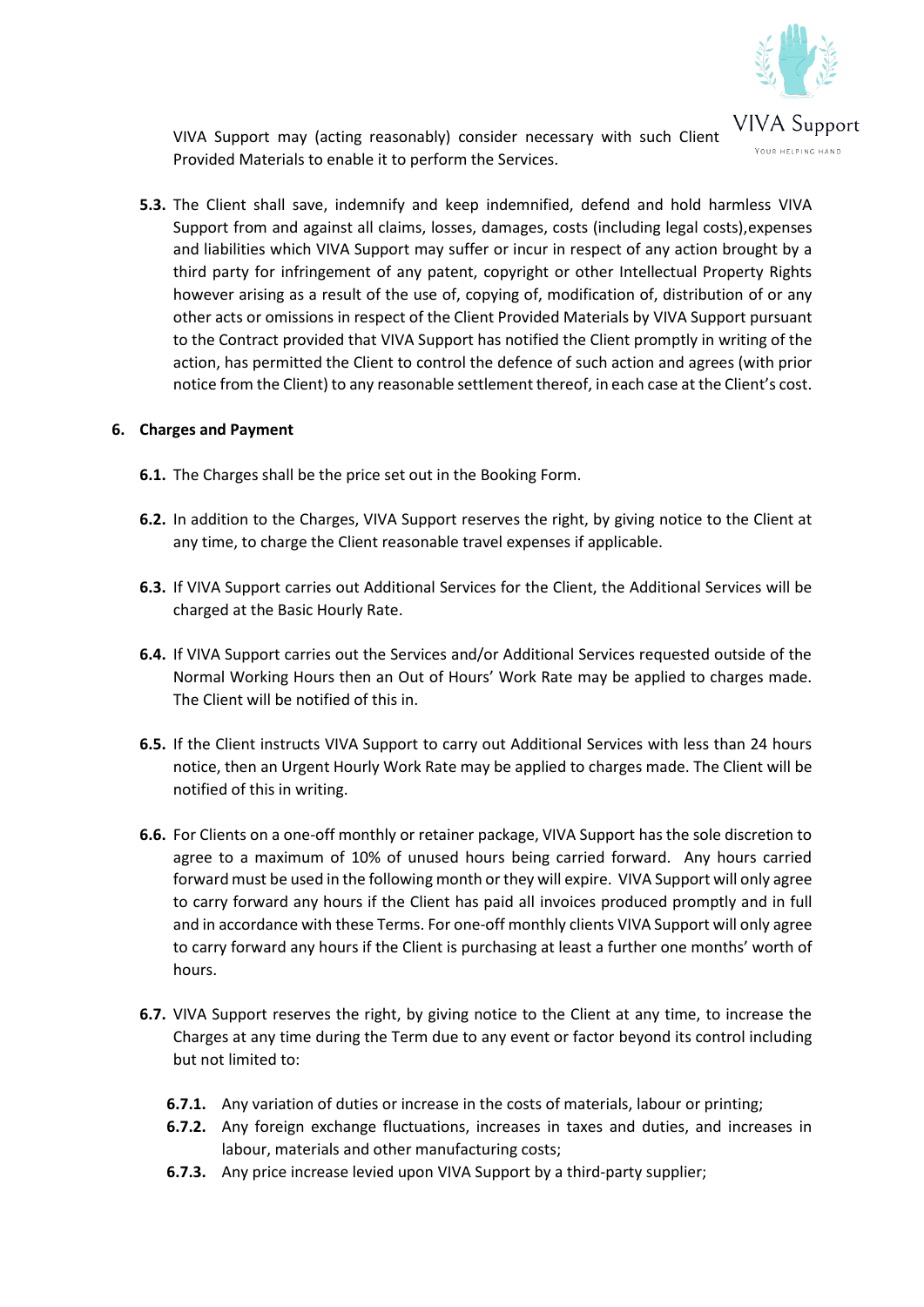

- **6.7.4.** Any change in the Order requested by the Client; or
- **6.7.5.** Any delay caused by the Client.
- **6.8.** All payments must be made in British Pounds unless otherwise agreed in writing.
- **6.9.** All charges are quoted exclusive of Value Added Tax. Value Added Tax will be charged at the appropriate rate on all Charges and Additional Charges, which the Client shall be liable to pay.
- **6.10.** VIVA Support shall invoice the Client on the dates and sums as set out in the Booking Form.
- **6.11.** The Client shall pay each invoice submitted by VIVA Support within the time specified in the Booking Form and/or invoice, in full and in cleared funds and time for payment shall be of the essence of the Contract. If no time is specified in the Booking Form or invoice the Client shall pay each invoice within seven (7) day of the date of the invoice.
- **6.12.** If the Client fails to make a payment due to VIVA Support under the Contract by the due date, then, without limiting VIVA Support's remedies under clause 9 (Termination), the Client shall pay interest on the overdue sum from the due date until payment of the overdue sum, whether before or after judgment. Interest under this clause 6.12 will accrue at a rate of 5% per annum above the base lending rate of the Bank of England from time to time on the amount outstanding until payment is received in full. Such interest shall accrue after as well as before any judgment.
- **6.13.** VIVA Support also reserves the right to recover any debt collection costs, including legal and court fees.
- **6.14.** All amounts due under the Contract shall be paid in full without any set-off, counterclaim, deduction or withholding (other than any deduction or withholding of tax as required by law).

### **7. Limitation of Liability - THE CLIENT'S ATTENTION IS PARTICULARLY DRAWN TO THIS CLAUSE**

- **7.1.** The restrictions on liability in this clause 7 apply to every liability arising under or in connection with the Contract including liability in contract, tort (including negligence), misrepresentation, restitution or otherwise.
- **7.2.** Nothing in these Terms shall limit or exclude VIVA Support's liability for:
	- **7.2.1.** death or personal injury caused by its negligence, or the negligence of its employees, agents or subcontractors;
	- **7.2.2.** fraud or fraudulent misrepresentation;
	- **7.2.3.** breach of the terms implied by section 2 of the Supply of Goods and Services Act 1982 (title and quiet possession);
	- **7.2.4.** breach of the terms implied by section 12 of the Sale of Goods Act 1979 (title and quiet possession); or
	- **7.2.5.** defective products under the Consumer Protection Act 1987.
- **7.3.** Subject to clause 7.2: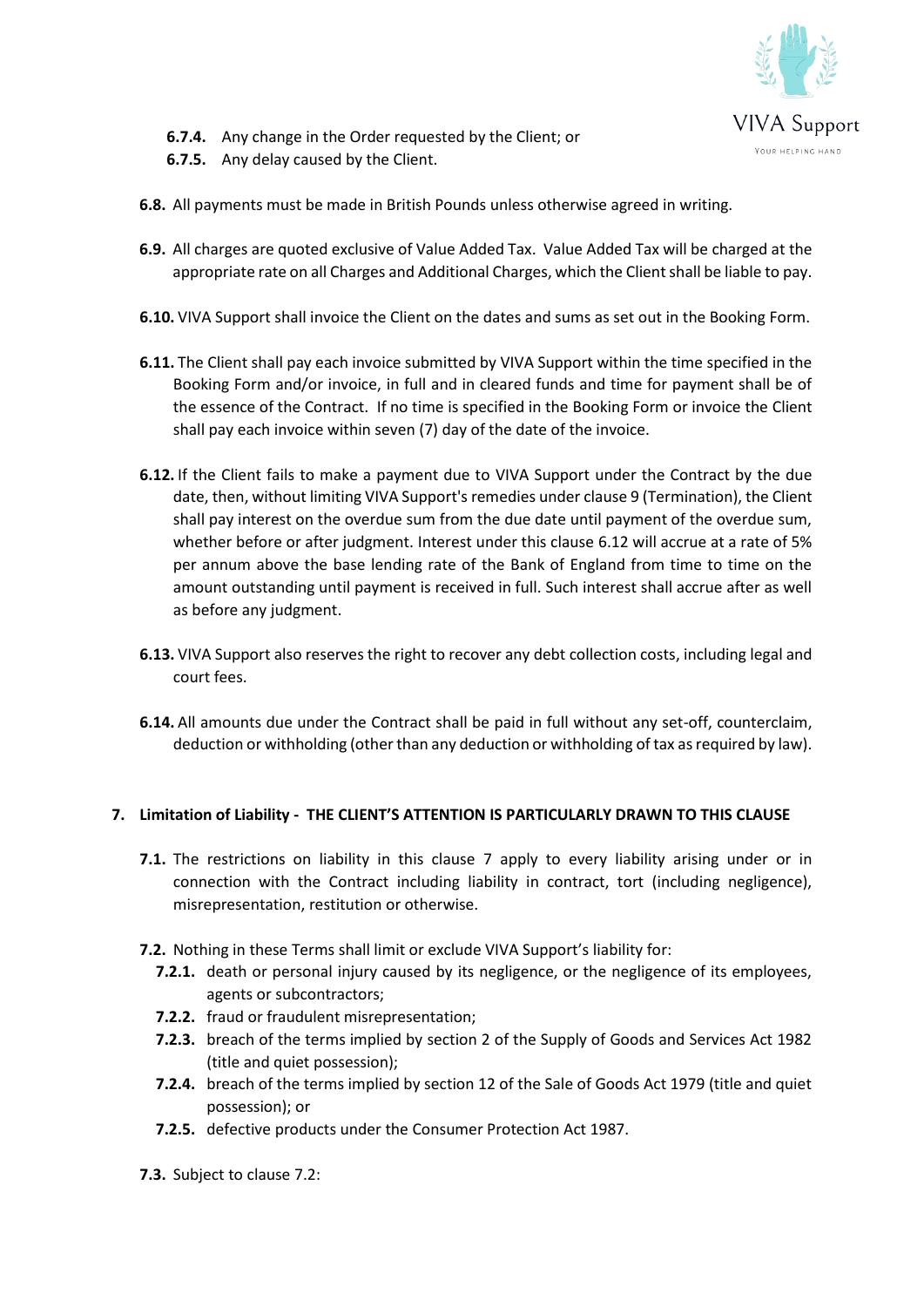

- **7.3.1.** VIVA Support shall under no circumstances whatever be liable to the Client, whether in contract, tort (including negligence), breach of statutory duty, or otherwise, for:
	- **7.3.1.1.** loss of profits;
	- **7.3.1.2.** loss of sales or business;
	- **7.3.1.3.** loss of agreements or contracts;
	- **7.3.1.4.** loss of anticipated savings;
	- **7.3.1.5.** loss of use or corruption of software, data or information;
	- **7.3.1.6.** loss of or damage to reputation or goodwill; and
	- **7.3.1.7.** indirect or consequential loss.

arising under or in connection with the Contract.

- **7.4.** VIVA Support's total liability to the Client in respect of all other losses arising under or in connection with the Contract, whether in contract, tort (including negligence), breach of statutory duty, or otherwise, shall in no circumstances exceed the total of the Charges and any Additional Charges payable by the Client to VIVA Support under the Contract.
- **7.5.** The terms implied by sections 3 to 5 of the Supply of Goods and Services Act 1982 are, to the fullest extent permitted by law, excluded from the Contract.
- **7.6.** This clause 7 shall survive termination of the Contract.

# **8. Term of the contract**

- **8.1.** For one off projects and ad-hoc work the Contract continues as long as it takes VIVA Support to provide the Services in accordance with the Contract.
- **8.2.** For retainer clients the Contract expires at the end of the Subscription Period.

# **9. Termination**

- **9.1.** Without affecting any other right or remedy available to it, either party may terminate the Contract with immediate effect by giving written notice to the other party if the other party commits a material breach of its obligations under the Contract and (if such breach is remediable) fails to remedy that breach within 14 days after receipt of notice in writing to do so.
- **9.2.** Without affecting any other right or remedy available to it, VIVA Support may terminate the Contract with immediate effect by giving written notice to the Client if:
	- **9.2.1.** the Client takes any step or action in connection with its entering administration, provisional liquidation or any composition or arrangement with its creditors (other than in relation to a solvent restructuring), being wound up (whether voluntarily or by order of the court, unless for the purpose of a solvent restructuring), having a receiver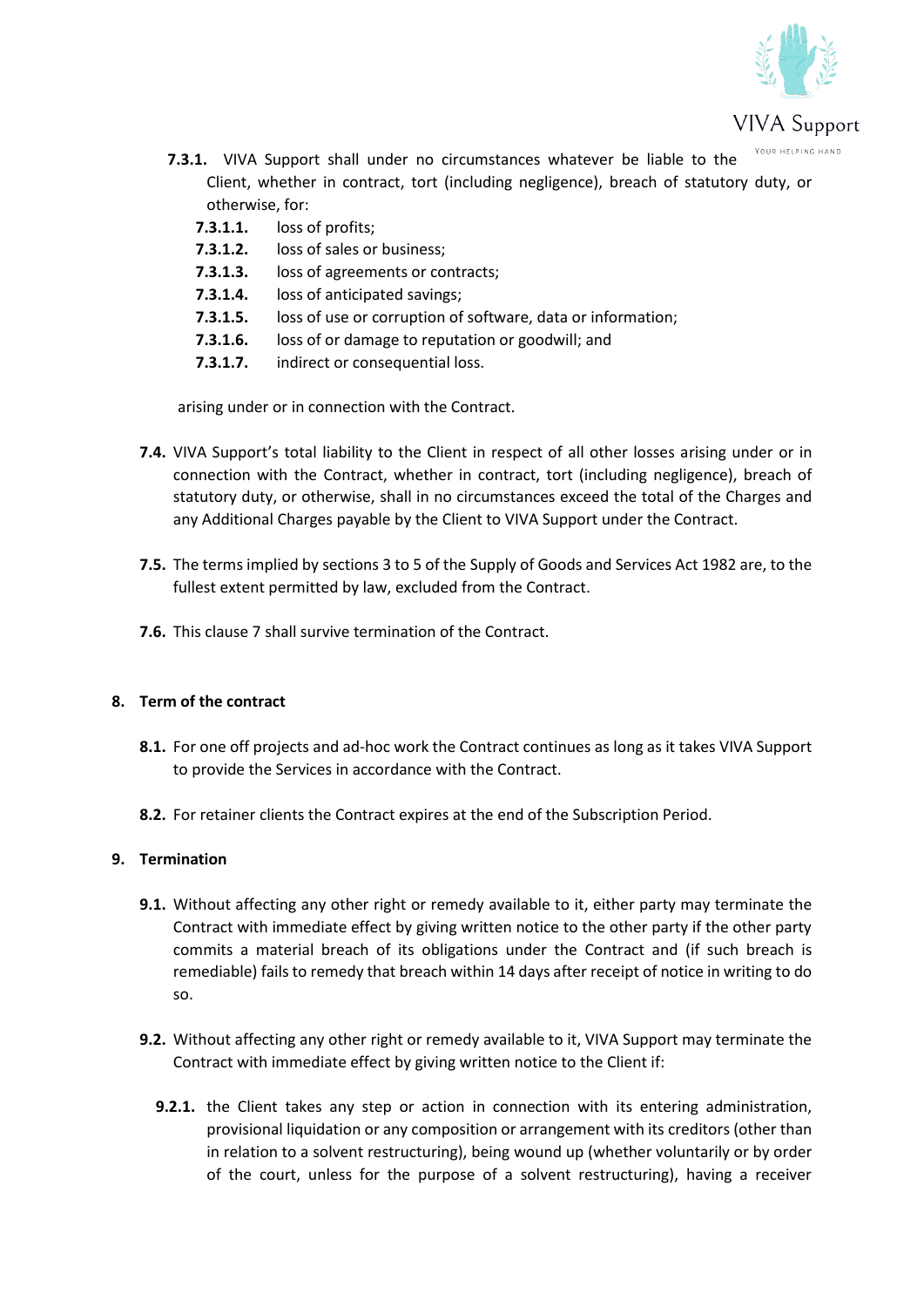

**VIVA** Support appointed to any of its assets or ceasing to carry on business or, if the step or action is taken in another jurisdiction, in connection with any analogous procedure in the relevant jurisdiction;

- **9.2.2.** the Client fails to pay or threatens not to pay any amount due under the Contract on the due date for payment;
- **9.2.3.** the Client suspends, or threatens to suspend, or ceases or threatens to cease to carry on all or a substantial part of its business;
- **9.2.4.** there is a change of control of the Client; or
- **9.2.5.** the Client's financial position deteriorates to such an extent that in VIVA Support's opinion the Client's capability to adequately fulfil its obligations under the Contract has been placed in jeopardy.

## **10. Consequences of Termination**

- **10.1.** On termination of the Contract the Client shall immediately pay to VIVA Support all of VIVA Support's outstanding unpaid invoices and interest and, in respect of Services supplied but for which no invoice has been submitted, VIVA Support shall submit an invoice, which shall be payable by the Client immediately on receipt.
- **10.2.** Termination of the Contract shall not affect any rights, remedies, obligations and liabilities of the parties that have accrued up to the date of termination, including the right to claim damages in respect of any breach of the Contract which existed at or before the date of termination or expiry.
- **10.3.** Any provision of the Contract that expressly or by implication is intended to have effect after termination shall continue in full force and effect.

### **11. Data Protection**

- **11.1.** All information VIVA Support may hold for the Client will be held and processed in accordance with the General Data Protection Regulation (GDPR) (EU) 2016/679 and any related legislation in force in the UK.
- **11.2.** The Client is referred to VIVA Support's Privacy Notice which can be found at <https://www.vivasupport.co.uk/PRIVACY-NOTICE.pdf>

### **12. Confidentiality**

- **12.1.** Except as provided by clauses 12.2 and 12.3, VIVA Support shall at all times during the continuance of the Contract and after its termination:
	- **12.1.1.** keep all Confidential Information confidential and accordingly not disclose any such information to any other person; and
	- **12.1.2.** not use any Confidential Information for any purpose other than the performance of its obligations under the Contract or the conduct of VIVA Support's business in the normal course.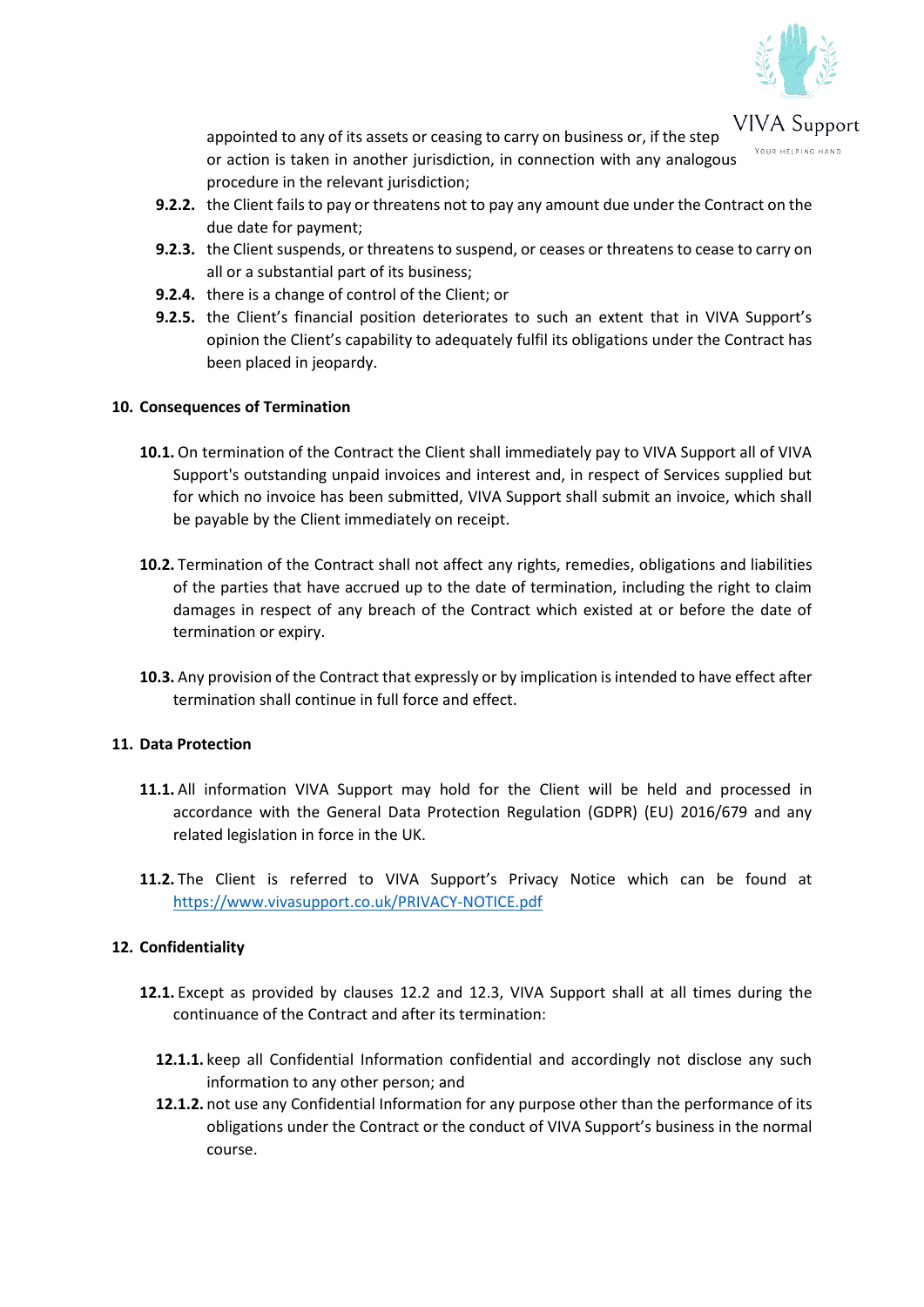

- **12.2.** Confidential Information may be disclosed by VIVA Support to:
	- **12.2.1.**such persons as VIVA Support (in its sole discretion and acting reasonably) considers necessary to enable VIVA Support to comply with its obligations under the Contract and/or perform the Services (including, without limitation, third party suppliers and VIVA Support's personnel) provided that in each case VIVA Support shall inform all such persons of the confidential nature of the Confidential Information prior to disclosure; and
	- **12.2.2.** any governmental or other authority or regulatory body or to any other person as required by law.
- **12.3.** VIVA Support shall be deemed not to have been in breach of its obligations under this Clause 12 as a result of Confidential Information being disclosed in the following circumstances: -
	- **12.3.1.** where the Client had given its prior written consent to such disclosure;
	- **12.3.2.** where such Confidential Information was in the public domain at or prior to the time of such disclosure (unless such Confidential Information entered into the public domain as a result of a breach by VIVA Support of its obligations under this Clause 12); or
	- **12.3.3.** where VIVA Support can demonstrate to the Client's satisfaction (acting reasonably) that such Confidential Information was known to VIVA Support prior to such Confidential Information being disclosed by the Client to VIVA Support.

## **13. General Terms**

### **Force Majeure**

- **13.1.** Neither party shall be in breach of the Contract nor liable for delay in performing or failure to perform, any of its obligations under the Contract if such delay or failure result from events, circumstances or causes beyond its reasonable control (a Force Majeure Event). These include: (a) natural disasters or "acts of God," such as lightening, tornadoes, hurricanes, tsunamis, floods and earthquakes; (b) manmade disasters, such as plant fires or floods; (c) war and civil issues, such as riots, civil unrest, acts of terrorism; (d) labour disputes or strikes; (e) government embargoes or other government actions affecting the supply chain; (f) power outages or transportation issues; (g) epidemic, pandemic or quarantine; and (h) third party supply chain difficulties.
- **13.2.** If the Force Majeure Event prevents VIVA Support from providing any of the Services for more than 4 weeks, VIVA Support shall, without limiting its other rights or remedies, have the right to terminate this Contract immediately by giving written notice to the Client.
- **13.3.** Clause 13.1 above shall not apply in respect of any failure or delay by the Client to make any payment to VIVA Support that falls due under the Contract.

### **Entire Agreement**

**13.4.** These terms, together with those set out in the Contract, constitute the entire agreement between the parties and supersedes and extinguishes all previous agreements, promises,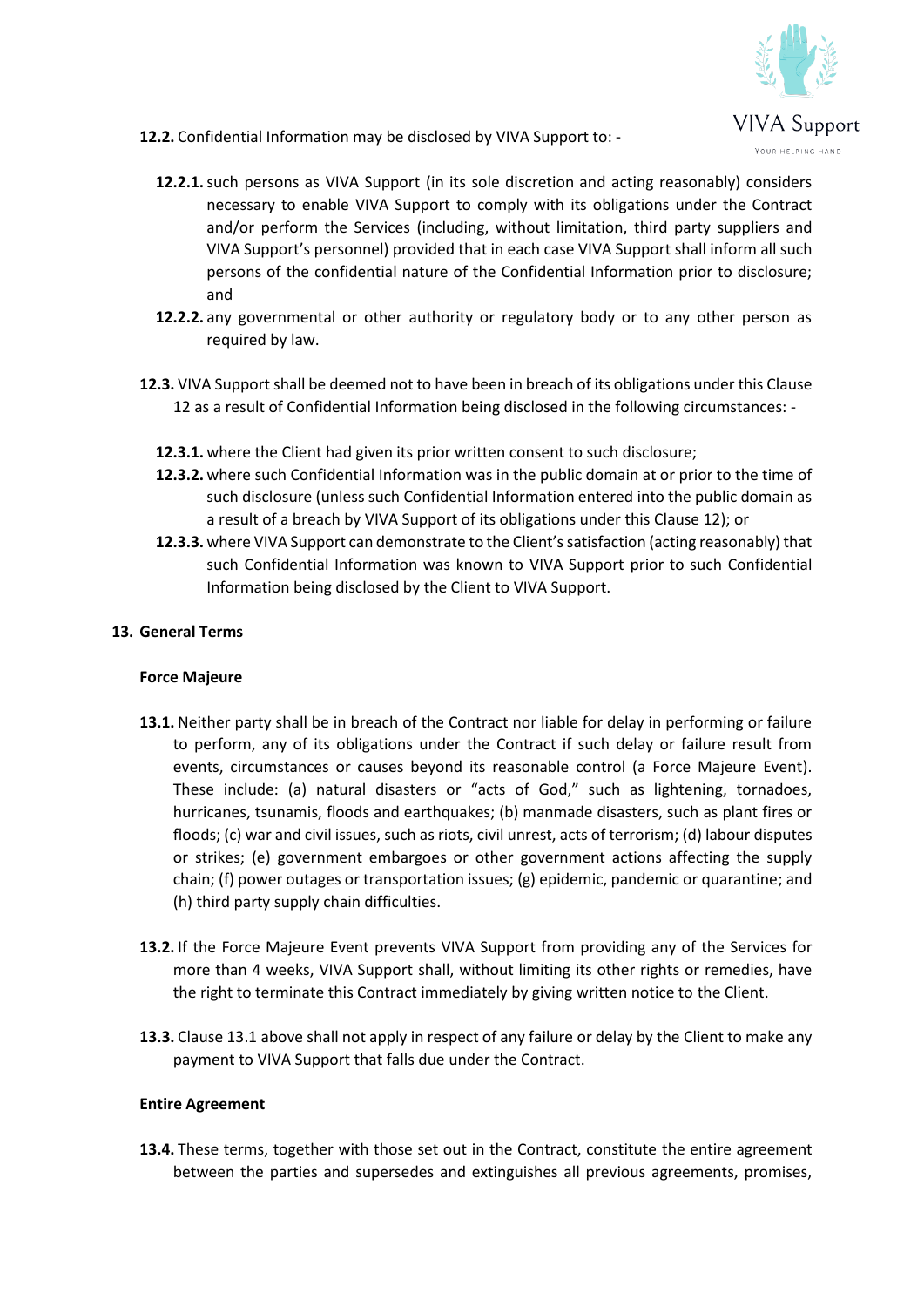

assurances, warranties, representations and understandings between them, whether written or oral, relating to its subject matter.

**13.5.** Each party acknowledges that in entering into the Contract it does not rely on and shall have no remedies in respect of any statement, representation, assurance or warranty (whether made innocently or negligently) that is not set out in the Contract.

### **Third Party Rights**

**13.6.** No third party, other than VIVA Support's agent or subcontractor, shall be entitled to enforce the provisions of this Agreement pursuant to the Contract (Rights of Third Parties) Act 1999.

#### **Notices**

- **13.7.** Any notice given to a party under or in connection with the Contract shall be in writing and shall be:
	- **13.7.1.** delivered by hand or by pre-paid first-class post or other next working day delivery service at its registered office (if a company) or its principal place of business (in any other case); or
	- **13.7.2.**sent by email to the address specified by each party at the time.
- **13.8.** Any notice shall be deemed to have been received:
	- **13.8.1.** if delivered by hand, on signature of a delivery; and
	- **13.8.2.** if sent by next working day delivery service, at 9.00 am on the second Business Day after posting; and
	- **13.8.3.** if sent by email, at the time of transmission, or, if this time falls outside business hours in the place of receipt, when business hours resume. In this clause 13.8.3, business hours mean 9.00am to 5.00pm on a Business Day.
- **13.9.** This clause does not apply to the service of any proceedings or other documents in any legal action or, where applicable, any arbitration or other method of dispute resolution.

#### **Severance**

**13.10.**If any provision or part-provision of the Contract is or becomes invalid, illegal or unenforceable, it shall be deemed deleted, but that shall not affect the validity and enforceability of the rest of the Contract. If any provision or part provision of the Contract is deemed deleted under this clause 13.10 the parties shall negotiate in good faith to agree a replacement provision that, to the greatest extent possible, achieves the commercial result of the original provision.

#### **Waiver**

**13.11.**A waiver of any right or remedy under the Contract or by law is only effective if given in writing and shall not be deemed a waiver of any subsequent right or remedy. A failure or